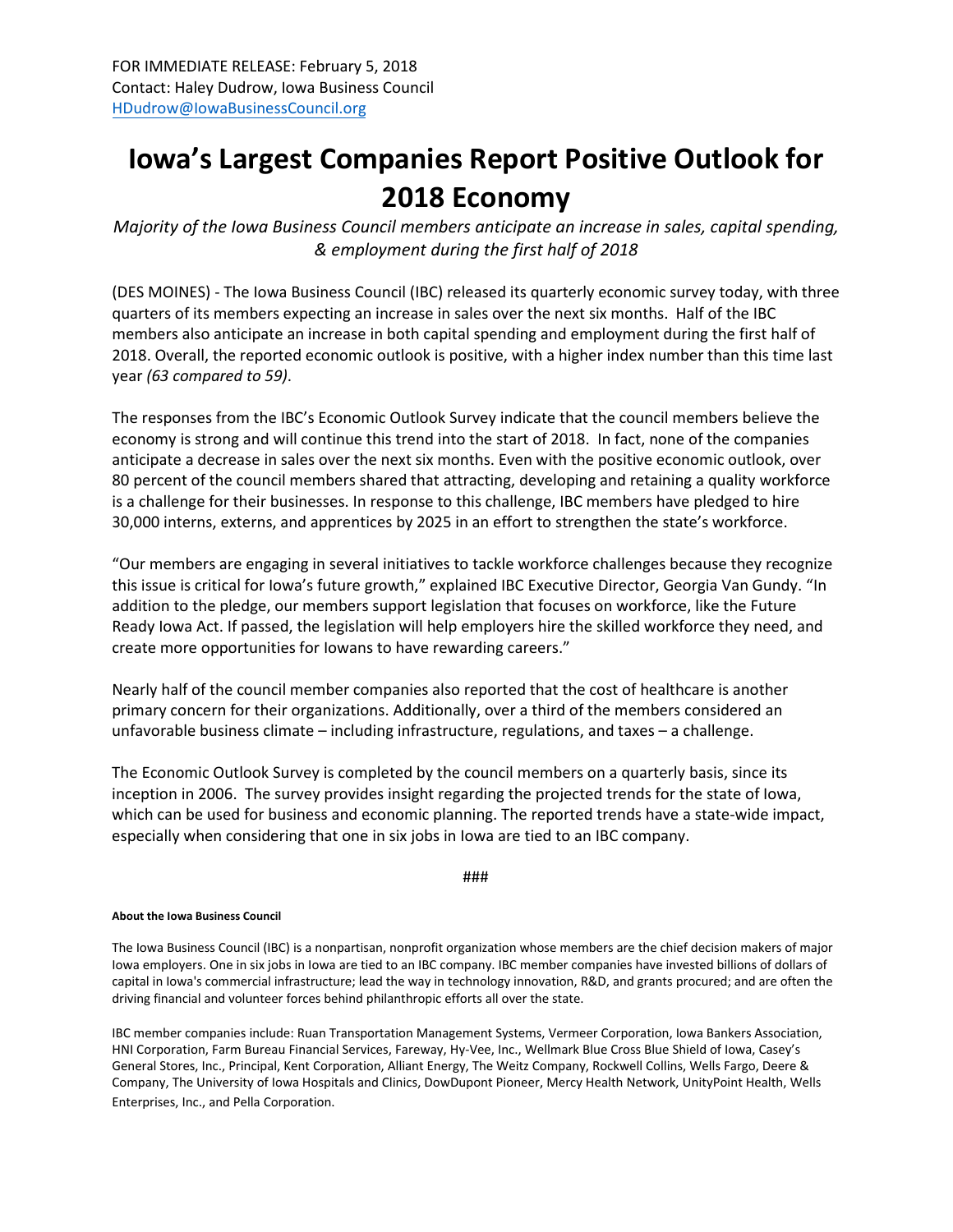

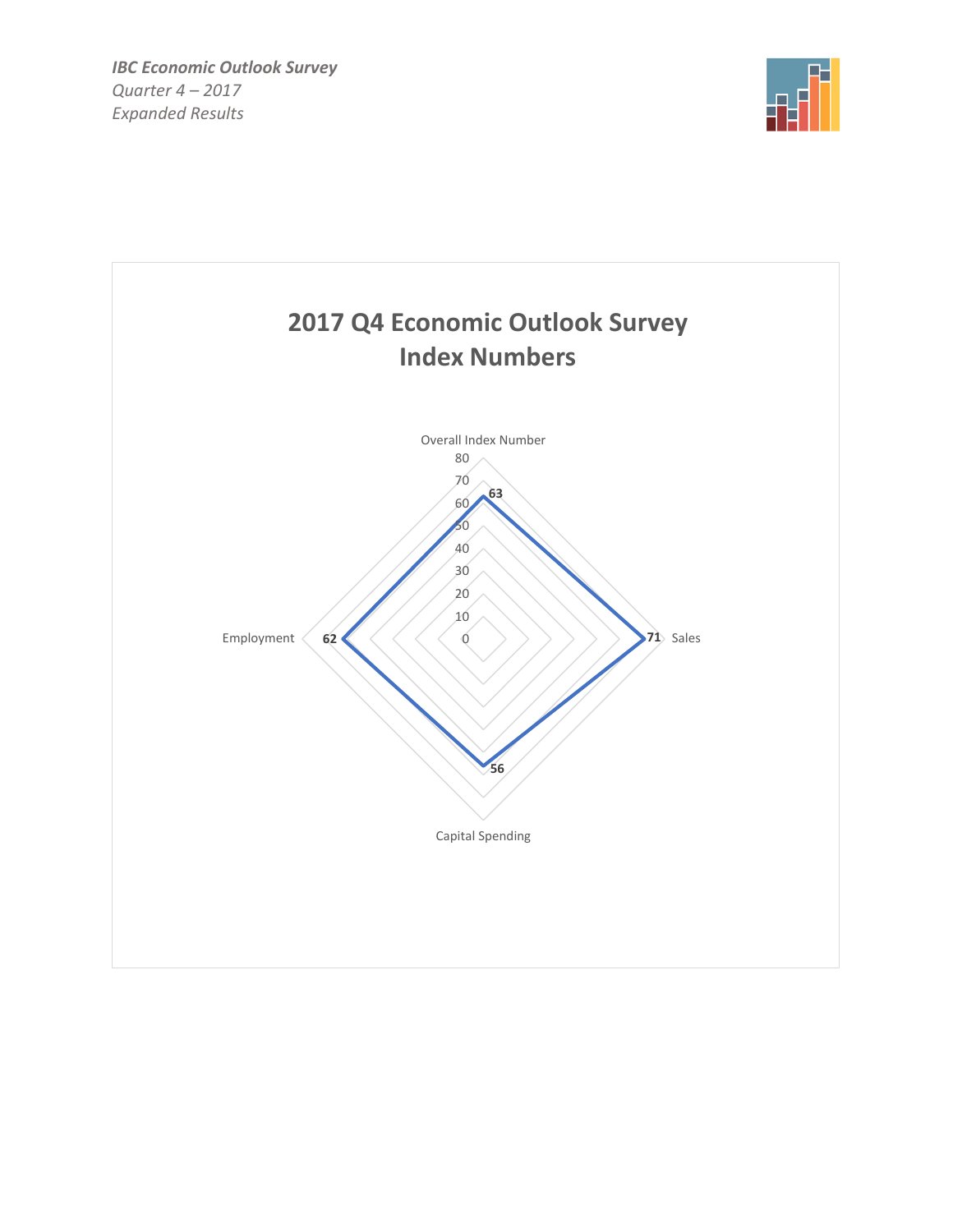

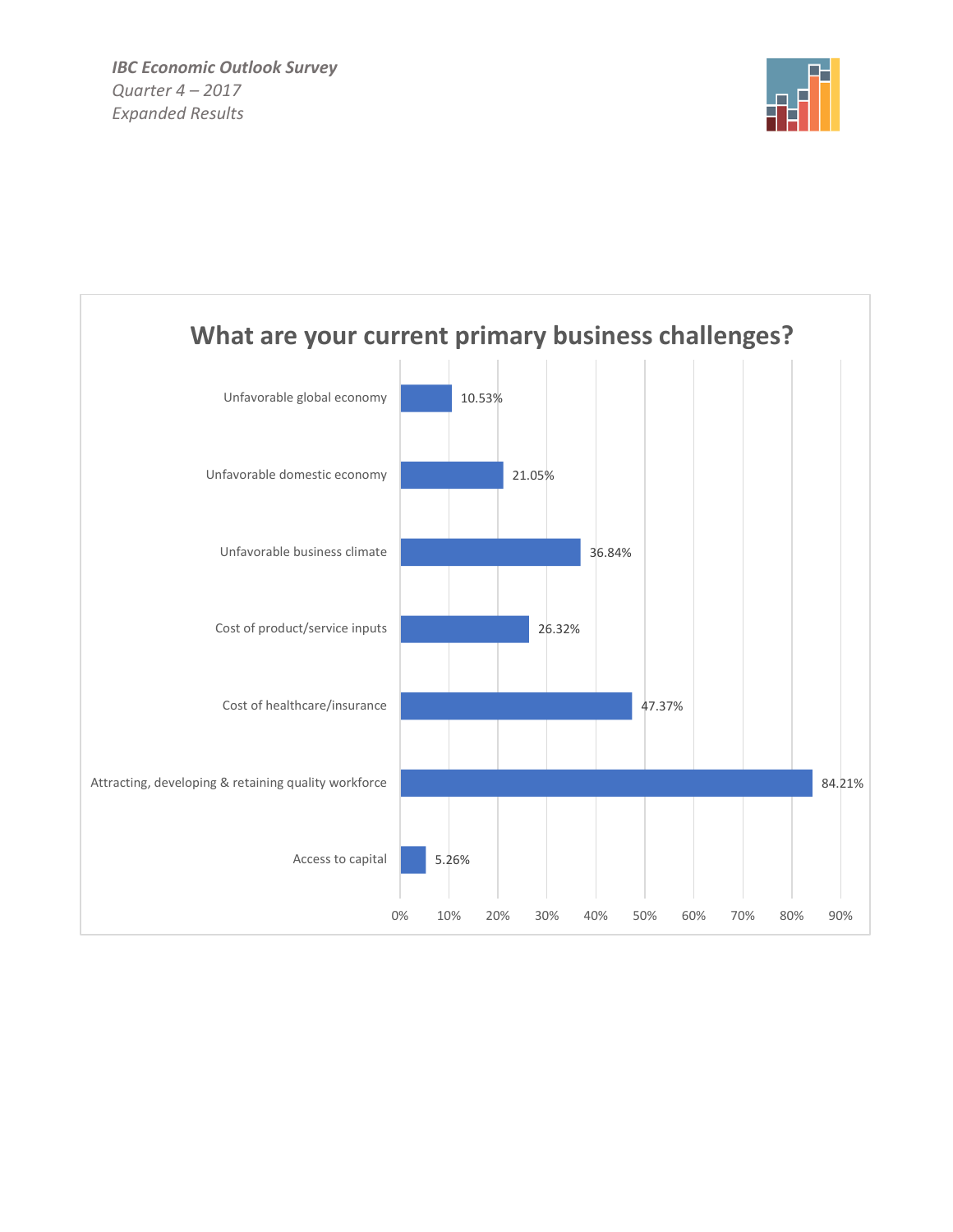

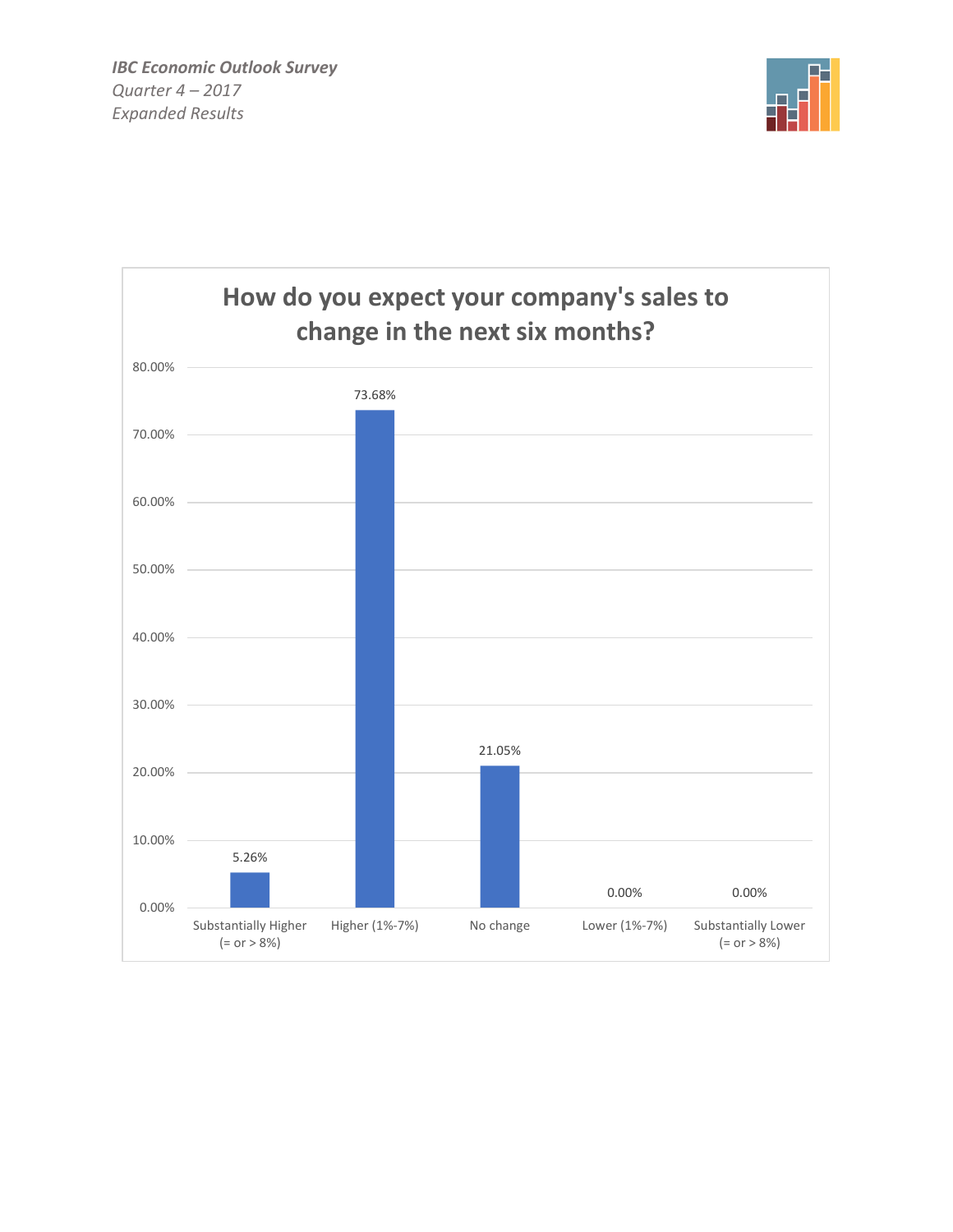*IBC Economic Outlook Survey Quarter 4 – 2017 Expanded Results*